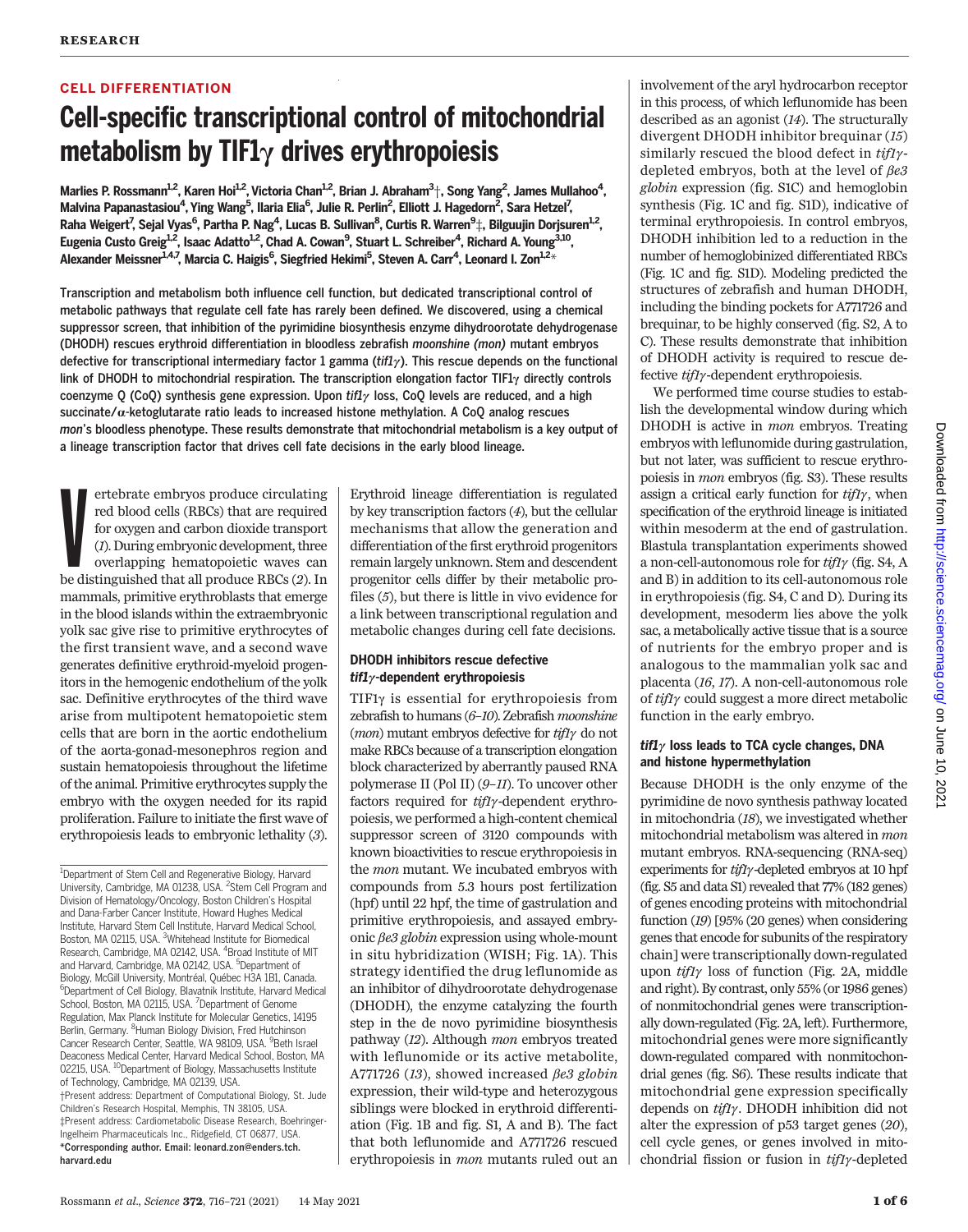

Fig. 1. Chemical suppressor screen for the mon zebrafish mutant identifies DHODH inhibitors to rescue primitive erythropoiesis. (A) Cartoon depicting chemical screening strategy. WT, wild type; het, mon heterozygous. (B) WISH for  $\beta$ e3 globin in mon and WT or het zebrafish embryos at 22 hpf treated with 7  $\mu$ M leflunomide or DMSO. N (number of biological replicates) = 4. Cumulative results are shown.  $(C)$  Benzidine staining of embryos at 44 hpf after morpholino-mediated knockdown of tif1 $\gamma$  (tif1 $\gamma$  KD) or standard control knockdown (Ctrl KD) and treatment with 3.5  $\mu$ M brequinar or DMSO from 5.3 hpf until 11.7 hpf.  $N = 3$ . Data from one representative experiment are shown. n = number of embryos with depicted phenotype/number of all embryos tested (see also fig. S1).

embryos (fig. S7, A and B; fig. S8; and data S2) but did promote differentiation processes including hematopoiesis specifically upon  $\frac{t}{t}f\gamma$ loss, as shown by Metascape pathway analysis (fig. S9, A to D). Untargeted metabolomics analysis of mon drl:EGFP embryos at 22 hpf (Fig. 2B and fig. S10, A and B) or  $\it{tif1}\gamma$ -depleted embryos at 11 or 22 hpf (fig. S10, C and D) revealed reduced levels of several tricarboxylic acid (TCA) cycle metabolites, including citrate, its isomerization intermediate cis-aconitate, isocitrate, oxaloacetate, a-ketoglutarate (a-KG, also called 2-oxoglutarate), malate, and the TCA-cycle-related metabolite aspartate, suggesting a more general mitochondrial defect.

The activity of 2-oxoglutarate-dependent dioxygenases (OGGDs), which include DNA and histone demethylases, can be inhibited by an increased ratio of succinate, L-2-hydroxyglutarate (2HG), or fumarate to  $\alpha$ -KG (21). Increased DNA and histone methylation levels have been observed after conditional knockout of mitochondrial complex III subunit Rieske ironsulfur protein (encoded by UQCRFS1) in the hematopoietic system (22, 23), and a biallelic variant in UQCRFS1 in humans has been recently described to cause anemia (24). Indepth TCA cycle metabolic analyses revealed that the succinate/ $\alpha$ -KG ratio was significantly increased in  $\frac{tf\gamma}{\gamma}$ -depleted embryos (Fig. 2C), and the  $2HG/\alpha$ -KG and fumarate/ $\alpha$ -KG ratios were elevated (fig. S10E). To address whether histone and DNA methylation levels were altered upon  $tifl\gamma$  loss, we profiled global chromatin modifications in histones extracted from  $\frac{t}{t}$ //<sub>2</sub> -depleted embryos at 22 hpf using quantitative targeted mass spectrometry (fig. S11, A and B). The absence of  $\frac{t}{t}$  led to significantly increased levels of the methylated histone species H3K27me1, H3K27me2, and H3K27me3, H3K36me2 and H3K36me3, as well as H4K20me2 (Fig. 2D and fig. S12, A and B), modifications that are removed by OGGDs (25). The levels of histone acetylation, phosphorylation, and ubiquitination remained unchanged (fig. S12A). The expression of histone demethylases in  $\frac{tf\gamma}{f}$ knockdown and mon does not account for the changes in methylation (data S3). We next evaluated DNA methylation, which can be reversed by OGGDs. Reduced representation bisulfite sequencing (RRBS) experiments revealed significant hypermethylation of background (genome excluding CpG islands) CpG dinucleotides (CpGs; fig. S13, A and B, and

data S4), which represented 94% of all CpGs covered by RRBS with at least 10 reads (fig. S13C). Our results indicate that the altered mitochondrial TCA cycle activity in the absence of  $ti\hat{f}l\gamma$  leads to an increased succinate/ $\alpha$ -KG ratio that in turn results in changes in the epigenome with higher histone and DNA methylation levels.

#### Mitochondrial function is impaired upon  $\mathit{tfl}_\gamma$  loss

To investigate whether  $t$ ifl $\gamma$  loss compromises mitochondrial function, we performed a high-throughput single-embryo analysis of the oxygen consumption rate (OCR). Embryos depleted for  $ti\hat{I}\hat{I}\gamma$  exhibited a functional decrease in oxidative aerobic metabolism at 14 hpf compared with control embryos, as demonstrated by a significant decrease in the OCR at baseline (Fig. 3A and fig. S14A). Although DHODH inhibition by leflunomide treatment of wild-type embryos led to a reduced OCR,  $\frac{t}{f/\gamma}$  depletion did not result in a further reduction. To estimate the reserve respiratory capacity, we treated embryos with the uncoupling agent carbonyl cyanide 4-(trifluoromethoxy)phenylhydrazone (FCCP), which abolishes the proton gradient and thus leads to an increase in oxygen consumption. Upon addition of FCCP,  $tift\gamma$  depletion rescued the reduced OCR of DHODH-inhibited embryos (Fig. 3A and fig. S14B), showing that the function of DHODH in mitochondrial respiration is intimately linked to TIF1g. In agreement with decreased baseline oxygen consumption of  $\frac{t}{t}$ y-depleted embryos, we found that the ratio of oxidized to reduced  $nicotinamide adenine dinucleotides (NAD<sup>+</sup>/)$ NADH), which directly correlates with the OCR, was lowered in mon embryos (Fig. 3B). By comparison, embryos of the same age that were depleted for *gatala*, the master transcription factor of the erythroid lineage and thus for RBCs (fig. S14C), showed an increased OCR over control-depleted embryos (fig. S14, D to F). Gata1<sup>–</sup> mouse embryonic stem cells give rise to an abnormal and highly proliferative blast population (26) that might exhibit high levels of mitochondrial respiration (22). These data show that mitochondrial respiration is required for blood formation and that  $tiff\gamma$ is required for normal mitochondrial function.

## tif1 $\gamma$  drives erythropoiesis by affecting the electron transport chain

DHODH catalyzes the oxidation of dihydroorotate into orotate by transferring electrons to CoQ in the electron transport chain (ETC) (27). Thus, DHODH functionally links the production of pyrimidines with the mitochondrial respiratory chain (Fig. 4A). Uridine, which is converted through the salvage pathway into uridine monophosphate, can bypass the inhibition of de novo pyrimidine synthesis (fig. S15A). Although the erythroid differentiation block caused by DHODH inhibition in wild-type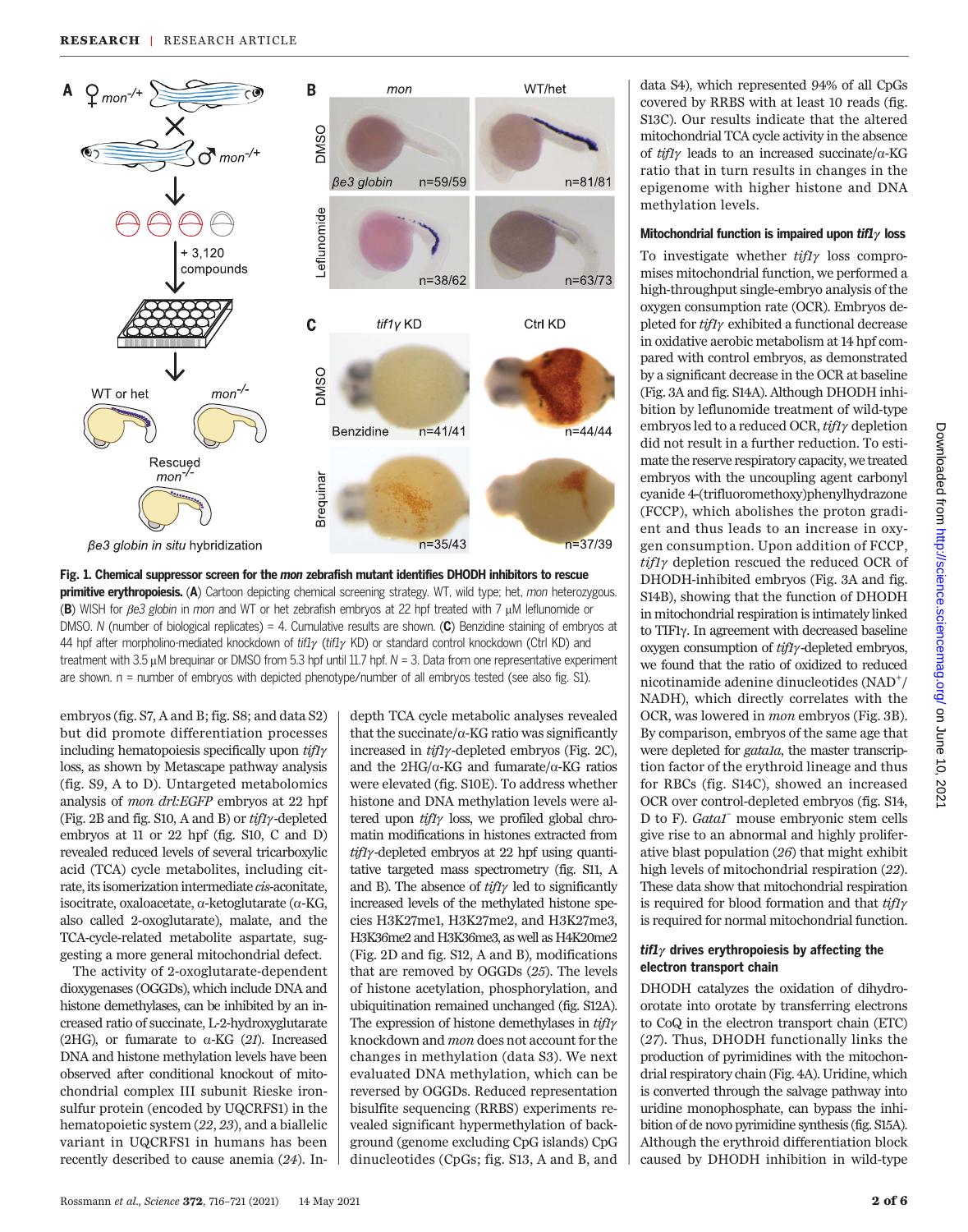







Fig. 3. tif1 $\gamma$  loss leads to a functional mitochondrial defect. (A) OCR as measured by Seahorse analysis of single  $\frac{t}{l}$  KD or Ctrl KD embryos at 16 hpf treated with 7  $\mu$ M leflunomide or DMSO from 5.3 until 11 hpf.  $N = 3$ . Data from one representative experiment are shown. Data are shown as means  $\pm$ SEM. Arrows indicate time points for which statistical analysis is shown in fig.  $S14$ , A and B. (B) Analysis of NAD<sup>+</sup>/NADH ratio in *mon* and sibling WT or het embryos at 48 hpf using the NAD/NADH-Glo Assay.  $N = 3$ . Cumulative results are shown. One data point indicates one embryo.  $*P < 0.05$ , two-tailed t test.

and heterozygous embryos could be partially reversed by the addition of uridine (fig. S15, B and C), the rescue of the mon blood defect by DHODH inhibition was not affected by uridine (Fig. 4B and fig. S15B), which could be caused by a "rewired metabolism" in mon mutants that may allow for more salvage pathway activity. To test whether the rescue of the mon blood defect by DHODH inhibition depends on DHODH's impact on mitochondrial electron transport, we cotreated mon embryos with leflunomide and rotenone, an inhibitor of complex I of the ETC. Indeed, rote-

none reversed the rescue of mon's blood defect by leflunomide, whereas on its own it did not rescue blood in mon (Fig. 4C). The antioxidant N-acetyl-L-cysteine did not rescue the mon blood defect (fig. S16). These results demonstrate that DHODH inhibition rescues the blood defect in mon embryos through its link to the ETC.

## TIF1 $\gamma$  directly regulates CoQ levels in erythropoiesis

In the inner mitochondrial membrane, electrons are transferred from complex I or II to complex III in a manner dependent on CoQ, an electron carrier that cycles between three redox states (28). DHODH competes with complexes I and II of the ETC for CoQ as an electron acceptor (Fig. 4A). CoQ consists of a benzoquinone ring head group joined to a polyisoprenoid side chain (29), which is synthesized by an enzyme encoded by PDSS1 and PDSS2 in humans and zebrafish. The head group subsequently is modified by several COQ enzymes (fig. S17). COQ2 deficiency in humans leads to pancytopenia and anemia in infancy, and quinone deficiencies can be rescued by an exogeneous ubiquinone analog (30). To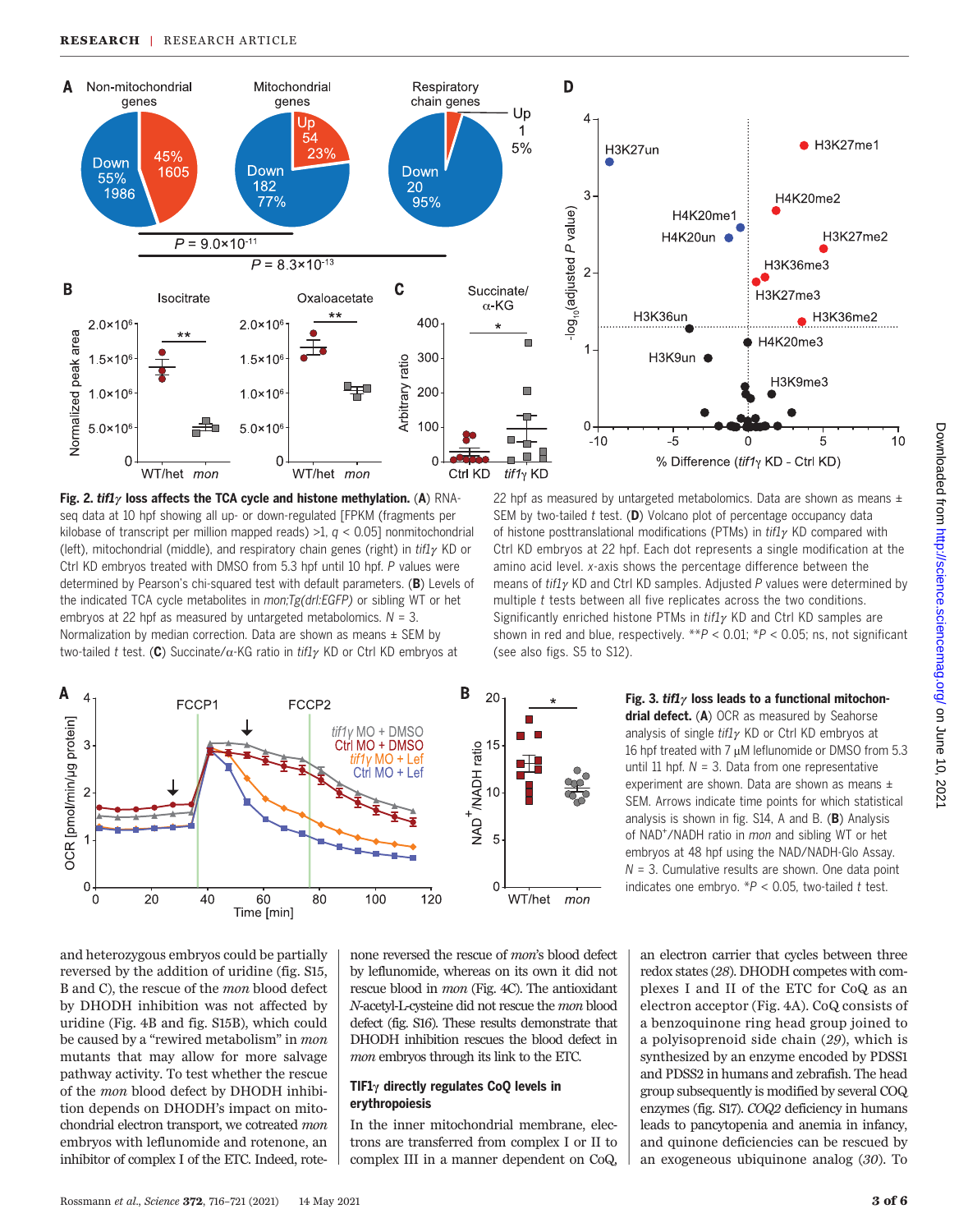

evaluate the role of TIF1g in the CoQ biosynthesis pathway, we generated stable human HepG2 cell lines that expressed one of two different  $TIF1\gamma$  shRNAs (shTIF1 $\gamma$ ) or control shRNAs (shCtrl) under doxycycline control. We chose HepG2 cells as metabolically active cells akin to the yolk sac in the early zebrafish embryo. In these clonal cell lines, shTIF1γ-1 and shTIF1γ-2 induction specifically reduced  $TIF1\gamma$  expression by 98% and 50%, respectively, after 48 hours (Fig. 5A and fig. S18A), which correlated with reduced TIF1g protein levels (fig. S18B). At this time point, we performed RNA-seq analysis, comparing both shTIF1g with both shCtrl clones, in combination with chromatin immunoprecipitation-sequencing (ChIP-seq) analysis for  $TIF1\gamma$  chromatin occupancy, to identify differentially expressed genes that are also direct TIF1 $\gamma$  targets. Direct TIF1 $\gamma$  target genes frequently belonged to metabolic pathways (fig. S18C). In particular, several genes encoding CoQ pathway enzymes were significantly down-regulated upon  $shTIF1\gamma-1$  and shTIF1<sub>y</sub>-2 knockdown, including *PDSS1* by 88% and 35% and COQ8A by 42% and 69%, respectively, as well as PDSS2 by 57% and COQ2 by 84% in the more potent shTIF1y-1 condition. Expression of the actin gene ACTA2 remained

unaffected by  $TIF1\gamma$  knockdown (fig. S18A). At the protein level, PDSS1 was down-regulated twofold upon TIF1y knockdown (Fig. 5B). ChIPseq analysis revealed that  $TIF1\gamma$  bound to the loci of these CoQ pathway genes and was often accompanied by the histone mark H3K27Ac, decorating active promoters and enhancers (Fig. 5C and fig. S19). These data establish that CoQ biosynthesis genes are direct targets of TIF1g.

We hypothesized that down-regulation of CoQ pathway genes upon  $TIF1\gamma$  depletion and exhausted CoQ levels could be functionally relevant to the role of  $\frac{t}{t}\gamma$  in embryonic erythropoiesis. To test this idea, we measured CoQ levels in the zebrafish. We first determined that, as in humans but unlike in mice (28), the zebrafish CoQ isoprenoid side chain consists of 10 subunits (fig. S20A). Although the mon mutant is embryonically lethal, in rare cases, homozygous mutant mon fish survive into adulthood despite producing only very few mature RBCs (9). In other animals, livers have been described to contain normal levels of CoQ (31). In a large-scale effort, we generated sufficient numbers of mon fish, dissected their livers at 2 and 4.5 months, and found that  $CoQ_{10}$  levels were significantly

reduced (Fig. 5D) and CoQ biosynthesis gene expression was down-regulated (fig. S20B and supplementary text). Treatment of mon embryos from the onset of gastrulation until 22 hpf with the CoQ analog decylubiquinone rescued  $\beta e3$ globin expression in 26% (33/126) of mon embryos (Fig. 5E and fig. S21). We propose that in the absence of  $ti\hat{H}\gamma$ , mitochondrial respiratory capacity is impaired because of insufficient electron transfer from complexes I and II to complex III of the ETC, thus shifting the balance in the hemogenic mesoderm to the undifferentiated cell state. Supplying mon embryos with CoQ boosts mitochondrial respiration and promotes erythroid differentiation.

## **Discussion**

Tissue differentiation can be regulated by metabolic activities. It was previously unclear how lineage transcription factors induce distinct changes during cell fate specification and lineage differentiation. Our work demonstrates that the metabolic state of the tissue required for early erythroid lineage differentiation is under the direct transcriptional control of TIF1g. CoQ is a critical downstream effector of TIF1 $\gamma$ transcriptional activity, regulating the balance between nucleotide synthesis and ETC activity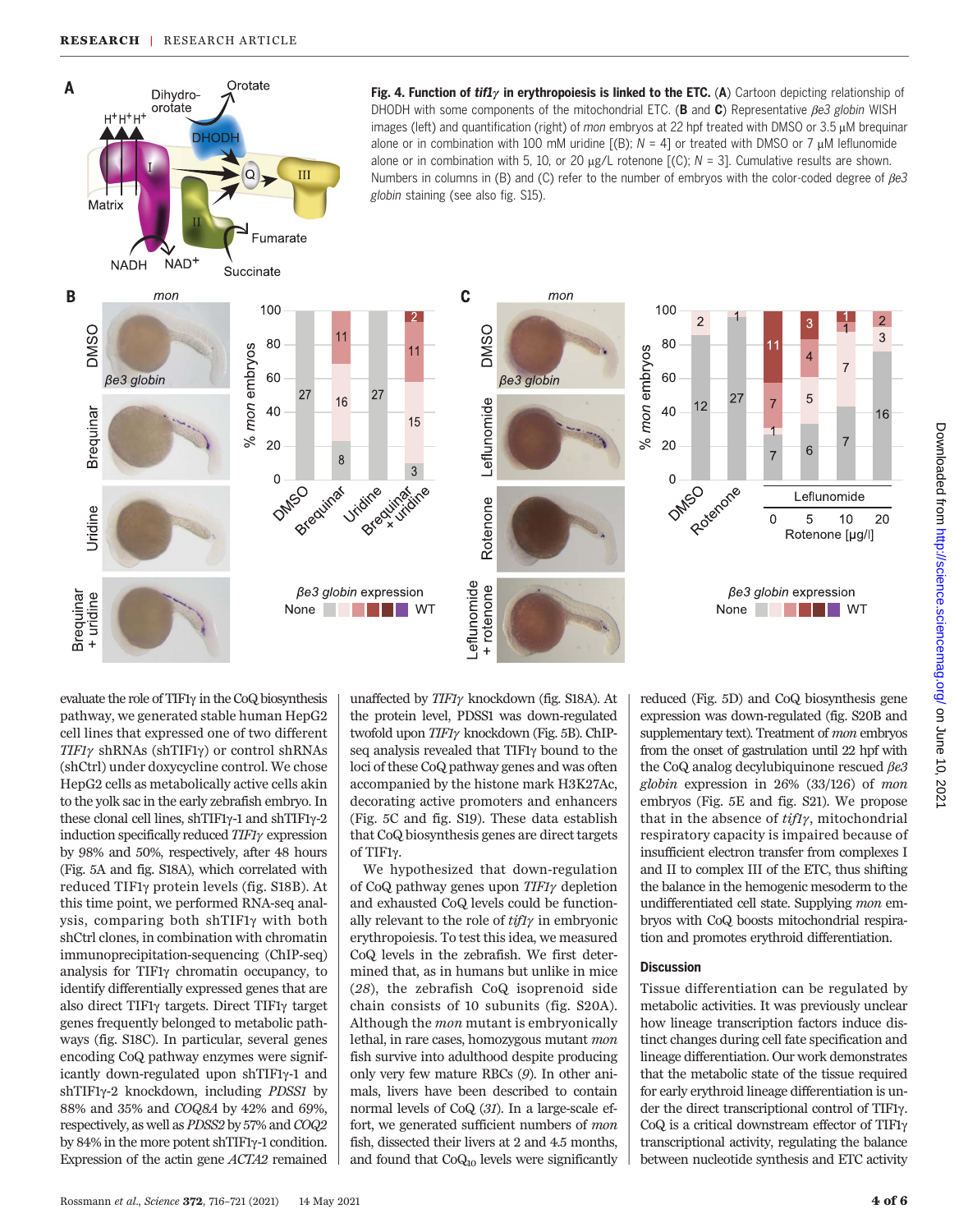

Fig. 5. CoQ is a functional target of  $\frac{t}{t}$  in primitive erythropoiesis. (A) RNA-seq data showing transcripts per kilobase million (TPM) of  $TIF1\gamma$  and PDSS1 in two stable HepG2 clones carrying either an inducible shRNA targeting  $TIF1\gamma$  $(shTIF1y-1)$  or a control shRNA (shCtrl-1) 48 hours after induction with doxycycline.  $N = 3$ . Results were analyzed with two-tailed t test. (B) Western blot of TIF1 $\gamma$ and PDSS1 for the experiment described in (A). TBP was used as the loading control. (C) IGV output of a 52-kb genomic region around PDSS1 on chromosome 10 showing the chromatin occupancy by ChIP-seq for H3K27Ac, Pol II, Pol II

phosphorylated at serine 2 (Pol II Ser2P), and TIF1 $\gamma$  in HepG2 cells. (D) CoO<sub>10</sub> quantification of adult mon and WT livers at indicated time points by HPLC. mpf, months postfertilization. Merged results are shown on the right. Each dot represents five pooled livers (except for one sample per genotype at 4.5 mpf, which only contained three livers). Normalization to total protein amount per sample. (E) Representative  $\beta e3$  globin WISH images of embryos at 22 hpf treated with DMSO or 1, 10, 20, or 30  $\mu$ M decylubiquinone. N = 3. Cumulative results are shown. \*\*\*\* $P < 0.0001$ ; \*\*\* $P < 0.001$ ; \* $P < 0.05$  (see also figs. S18 to S21).

in embryonic erythropoiesis. This highlights a previously unappreciated role of mitochondrial respiration in driving the early commitment of the erythroid lineage. It has been proposed that transcriptional and metabolic processes influence each other (32, 33). We demonstrate that this is the case in early erythropoiesis, where exogenous CoQ can drive erythroid differentiation in the mon mutant, including the expression of embryonic globin as a late lineage marker. This study thus offers the possibility for metabolic therapeutics that could be used to target otherwise difficult-to-treat deficiencies in transcriptional programs.

#### REFERENCES AND NOTES

- M. H. Baron, Stem Cells 31, 849-856 (2013).
- 2. J. Palis, Front. Physiol. 5, 3 (2014).
- 3. M. W. Lensch, G. Q. Daley, Curr. Top. Dev. Biol. 60, 127–196 (2004).
- 4. S. H. Orkin, L. I. Zon, Cell 132, 631–644 (2008).
- 5. N. Cabezas-Wallscheid et al., Cell 169, 807–823.e19  $(2017)$
- 6. R. Aucagne et al., J. Clin. Invest. 121, 2361–2370 (2011).
- 7. X. Bai et al., Dev. Biol. 373, 422-430 (2013).
- 8. W. He et al., Cell 125, 929-941 (2006).
- 9. D. G. Ransom et al., PLOS Biol. 2, E237 (2004).
- 10. D. G. Ransom et al., Development 123, 311–319 (1996).
- 11. X. Bai et al., Cell 142, 133-143 (2010).
- 12. I. Lieberman, A. Kornberg, Biochim. Biophys. Acta 12, 223–234 (1953).
- 13. R. A. Williamson et al., J. Biol. Chem. 270, 22467–22472 (1995).
- 14. E. F. O'Donnell et al., PLOS ONE 5, e13128 (2010).
- 15. S. Liu, E. A. Neidhardt, T. H. Grossman, T. Ocain, J. Clardy, Structure 8, 25–33 (2000).
- 16. L. Carvalho, C. P. Heisenberg, Trends Cell Biol. 20, 586–592  $(2010)$
- 17. A. Donovan et al., Nature 403, 776–781 (2000).
- 18. J. J. Chen, M. E. Jones, Arch. Biochem. Biophys. 176, 82–90 (1976).
- 19. D. J. Pagliarini et al., Cell 134, 112-123 (2008).
- 20. M. Fischer, Oncogene 36, 3943–3956 (2017).
- 21. I. Martínez-Reyes, N. S. Chandel, Nat. Commun. 11, 102 (2020).
- 22. E. Ansó et al., Nat. Cell Biol. 19, 614–625 (2017).
- 23. S. E. Weinberg et al., Nature 565, 495–499 (2019).
- 24. M. Gusic et al., Am. J. Hum. Genet. 106, 102–111 (2020). 25. M. S. Islam, T. M. Leissing, R. Chowdhury, R. J. Hopkinson,
- C. J. Schofield, Annu. Rev. Biochem. 87, 585–620 (2018). 26. D. L. Stachura, S. T. Chou, M. J. Weiss, Blood 107, 87–97 (2006).
- 27. J. T. Madak, A. Bankhead 3rd, C. R. Cuthbertson,
- H. D. Showalter, N. Neamati, Pharmacol. Ther. 195, 111–131 (2019).
- 28. Y. Wang, S. Hekimi, Trends Cell Biol. 26, 367–378 (2016). 29. J. A. Stefely, D. J. Pagliarini, Trends Biochem. Sci. 42, 824–843 (2017).
- 
- 30. J. Mollet et al., J. Clin. Invest. 117, 765–772 (2007).
- 31. A. C. Casey, E. G. Bliznakov, Cancer Res. 33, 1183–1186 (1973). 32. S. Donati, T. Sander, H. Link, Wiley Interdiscip. Rev. Syst. Biol. Med. 10, e1396 (2018).
- 
- 33. C. Guijas, J. R. Montenegro-Burke, B. Warth, M. E. Spilker, G. Siuzdak, Nat. Biotechnol. 36, 316–320 (2018).

#### ACKNOWLEDGMENTS

We thank R. Mori and M. C. Nonato for generating the DHODH alignment and structural model; L. Krug for excellent care of our fish; C.-Y. Chiang, E. Lee, S. Kemet, W. Chaudhry, T. Schlaeger, D. Gupta, L. Rubin, T. Arvanites, K. Nybakken, and V. Oza for technical assistance with the chemical suppressor screen; S. Freyer, J. Weiss, and H. Moreau for other technical assistance; M. Prasad for help with RNA-seq data mapping; members of the Zon laboratory for discussions; and A. B. Cantor and B. Boettner for critical reading of the manuscript. Funding: This work was supported by the National Heart, Lung, and Blood Institute (grants 4R01HL048801, 5P01HL032262, 5U01HL134812, and 1P01HL131477 to L.I.Z.); the National Institute of Diabetes and Digestive and Kidney Diseases (grants 1U54DK110805 and 3R24DK092760 to L.I.Z.); Harvard Catalyst (L.I.Z.); the Canadian Institutes of Health Research (foundation grant FDN0159916 to S.H. and Y.W.); the National Cancer Institute (grant 5R01CA213062 to M.C.H.); the National Institute of General Medical Sciences (grant R35GM127045 to S.L.S.); the National Human Genome Research Institute (grant U54-HG008097 to M.P.); the Cancer Research Institute (I.E.); and the American Lebanese Syrian Associated Charities (B.J.A.). Author contributions: M.P.R. and L.I.Z. conceived the project; M.P.R. performed most of the experiments and analyzed the data. B.J.A. and S.Y. analyzed ChIP-seq and RNA-seq data. J.M., M.P., and S.A.C. performed histone modification analyses. Y.W. performed the CoQ measurements. I.E., S.V., and M.C.H. helped with metabolomics experiments. J.R.P. and E.J.H. helped with blastula transplantation experiments and imaging. S.H., R.W., and A.M. performed DNA methylation analyses. K.H., V.C., B.D., and E.C.G. provided research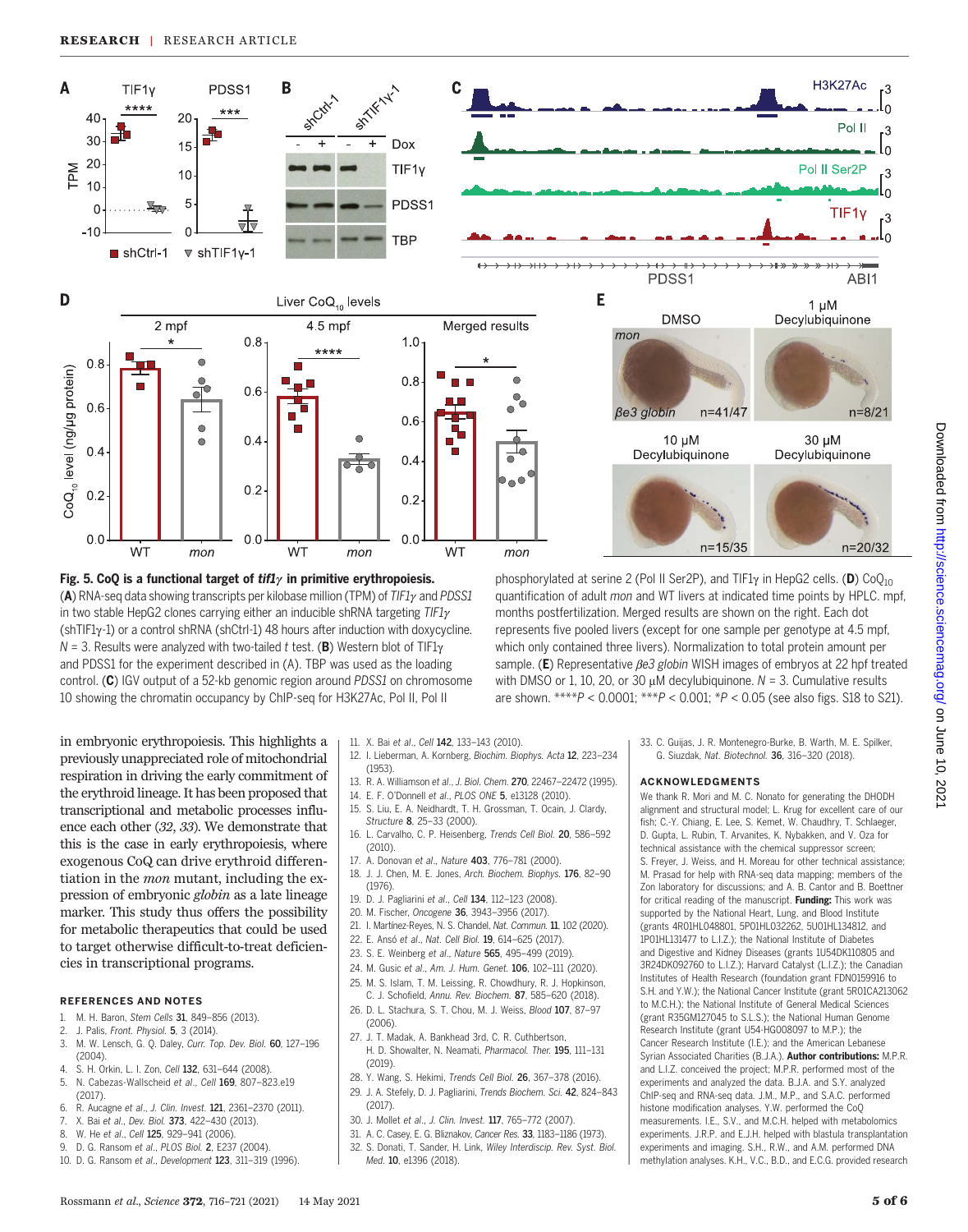assistance. P.P.N. and S.L.S. provided synthetic chemistry and chemical biology expertise. L.B.S. provided constructive suggestions and protocols. C.R.W. and C.A.C. provided the Seahorse and expertise. I.A. provided zebrafish husbandry expertise. R.A.Y. provided feedback on study design and experimental results. M.P.R. and L.I.Z. wrote the manuscript with input from B.J.A., S.Y., J.M., M.P., I.E., J.R.P., E.J.H., S.H., R.W., P.P.N., L.B.S., C.R.W., E.C.G., S.L.S., R.A.Y., A.M., M.C.H., and S.H. Competing interests: B.J.A. is a shareholder in Syros Pharmaceuticals. C.A.C. is a founder and Chief Scientific Officer of Sana Biotechnology. S.L.S. serves on the Board of Directors of the Genomics Institute of the Novartis Research Foundation (GNF), is a shareholder in and serves on the Board of Directors of Jnana Therapeutics, is a shareholder in Forma Therapeutics, is a shareholder in and advises Decibel Therapeutics and Eikonizo Therapeutics, serves on the Scientific Advisory Boards of Eisai Co., Ltd., Ono Pharma Foundation, Exo Therapeutics and F-Prime Capital Partners, and is a Novartis Faculty Scholar. R.A.Y. is a founder of and shareholder in Syros Pharmaceuticals, Camp4 Therapeutics, Omega Therapeutics and Dewpoint Therapeutics. M.C.H. serves on the Scientific Advisory Board of Pori Therapeutics. S.A.C. is a member of the scientific advisory boards of Kymera, PTM BioLabs and Seer, and is a scientific adviser to Pfizer and Biogen. L.I.Z. is a founder of and holds stock in Fate Therapeutics, Camp4 Therapeutics and Scholar Rock, and is a consultant to Celularity. All other authors declare no competing interests. Data and materials availability: The RNA-seq, ChIP-seq, and RRBS data of this study are deposited in the NCBI Gene Expression Omnibus (GEO) under accession number GSE136456.

#### SUPPLEMENTARY MATERIALS

[science.sciencemag.org/content/372/6543/716/suppl/DC1](https://science.sciencemag.org/content/372/6543/716/suppl/DC1) Materials and Methods Supplementary Text Figs. S1 to S21 Table S1 References (34–75) Data S1 to S4 MDAR Reproducibility Checklist

[View/request a protocol for this paper from](https://en.bio-protocol.org/cjrap.aspx?eid=10.1126/science.aaz2740) Bio-protocol.

26 August 2019; accepted 29 March 2021 10.1126/science.aaz2740